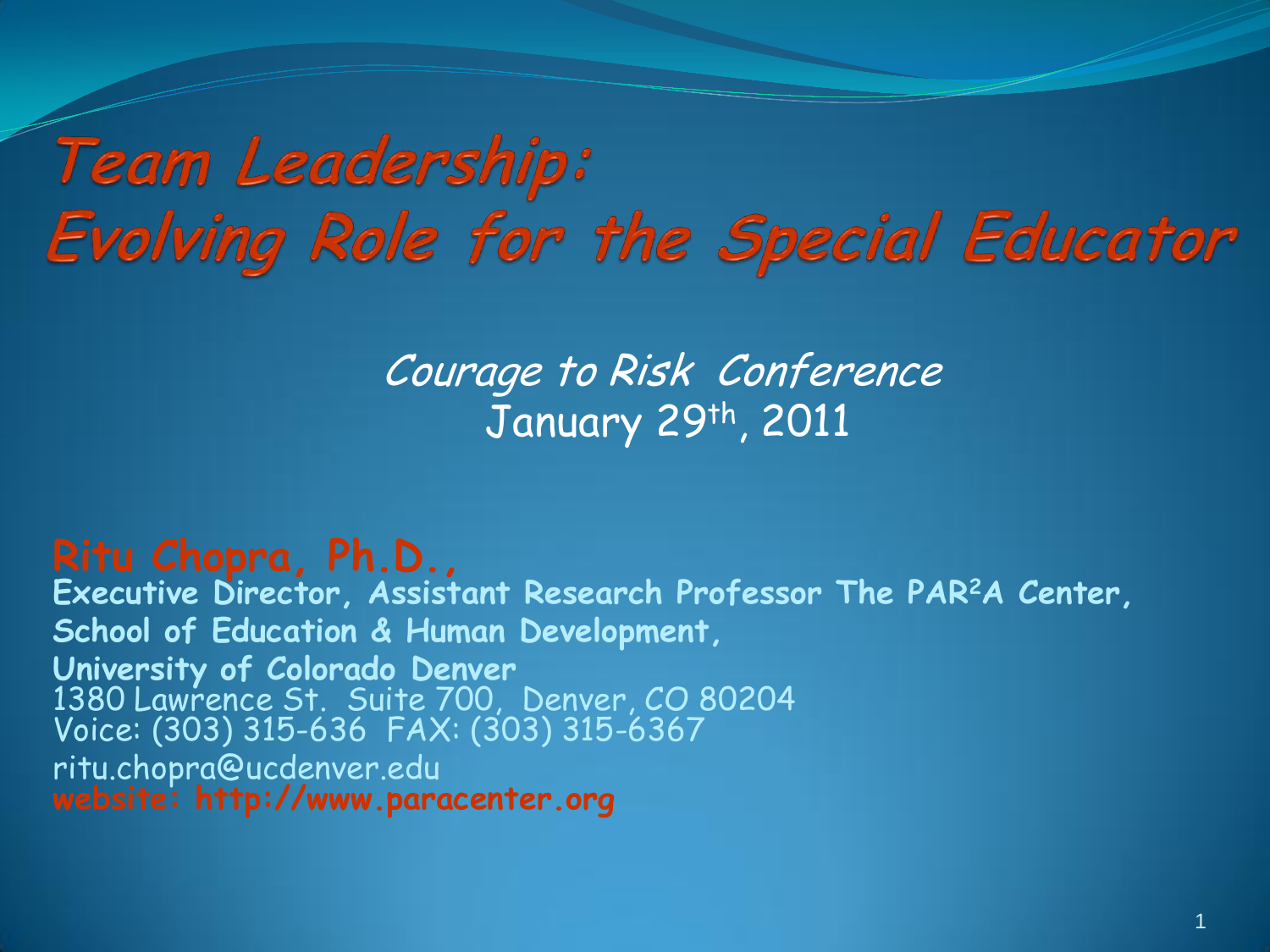#### **Service Delivery Changes**

- Increased emphasis on access for students with disabilities to core curriculum, (IDEA)
- Increased emphasis on achievement of high academic standards for all students (NCLB; IDEA)
- Need for differentiated staffing patterns resulting in more personnel to serve students with disabilities
- Increased employment of lesser-trained personnel, known as paraeducators or instructional assistants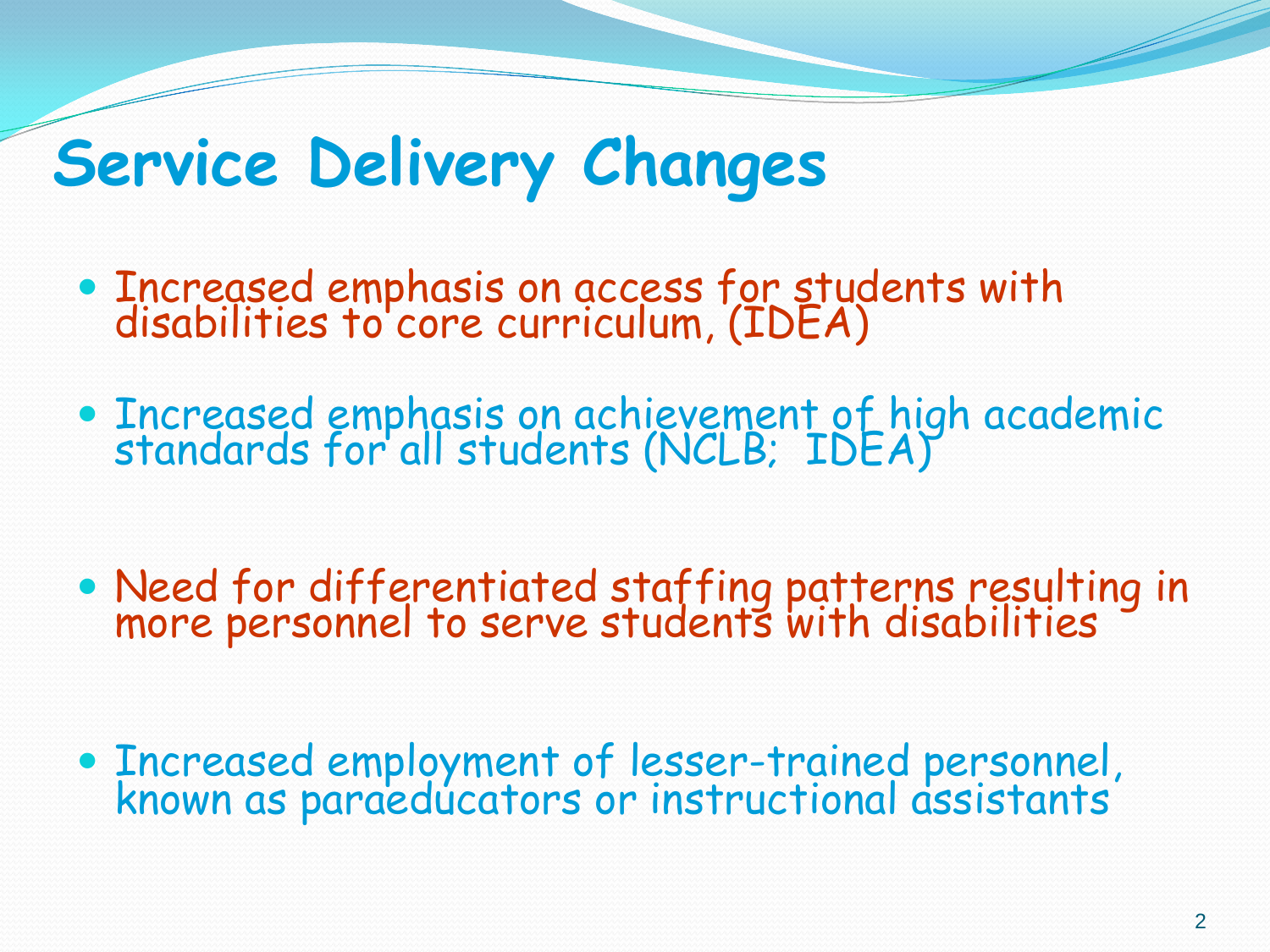#### **The Corresponding Shift in Teacher Role**

*"*The inclusive special educator is responsible for

coordinating a complex system of adults and students often including paraeducators, related service specialists, classroom teachers, and peer assistants. This contemporary role is analogous to that of an executive in business settings and requires comparable leadership, collaboration, and communication skills." ( French & Chopra, 2006)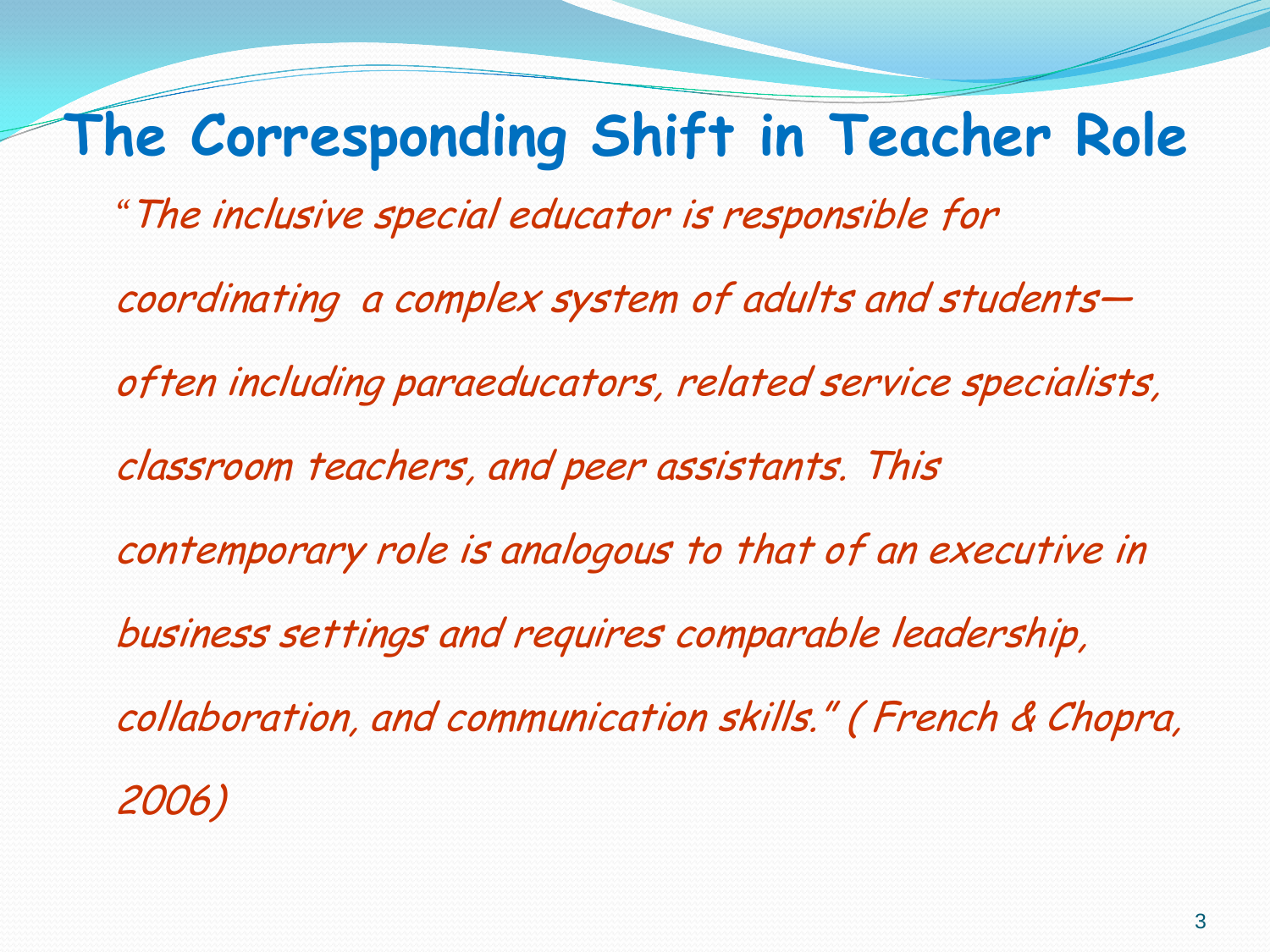#### **Who says this? Data Sources**

- PSA Problems and promising practices
- a study about the paraeducator role in inclusion
- a study of the relationships among the adults in inclusive programs
- Other research on roles of modern day special educators (Chopra, 2002, French, 1998, 2003; French & Chopra, 2006; French & Pickett, 1997; Frey, Fisher & Thousand, 2003)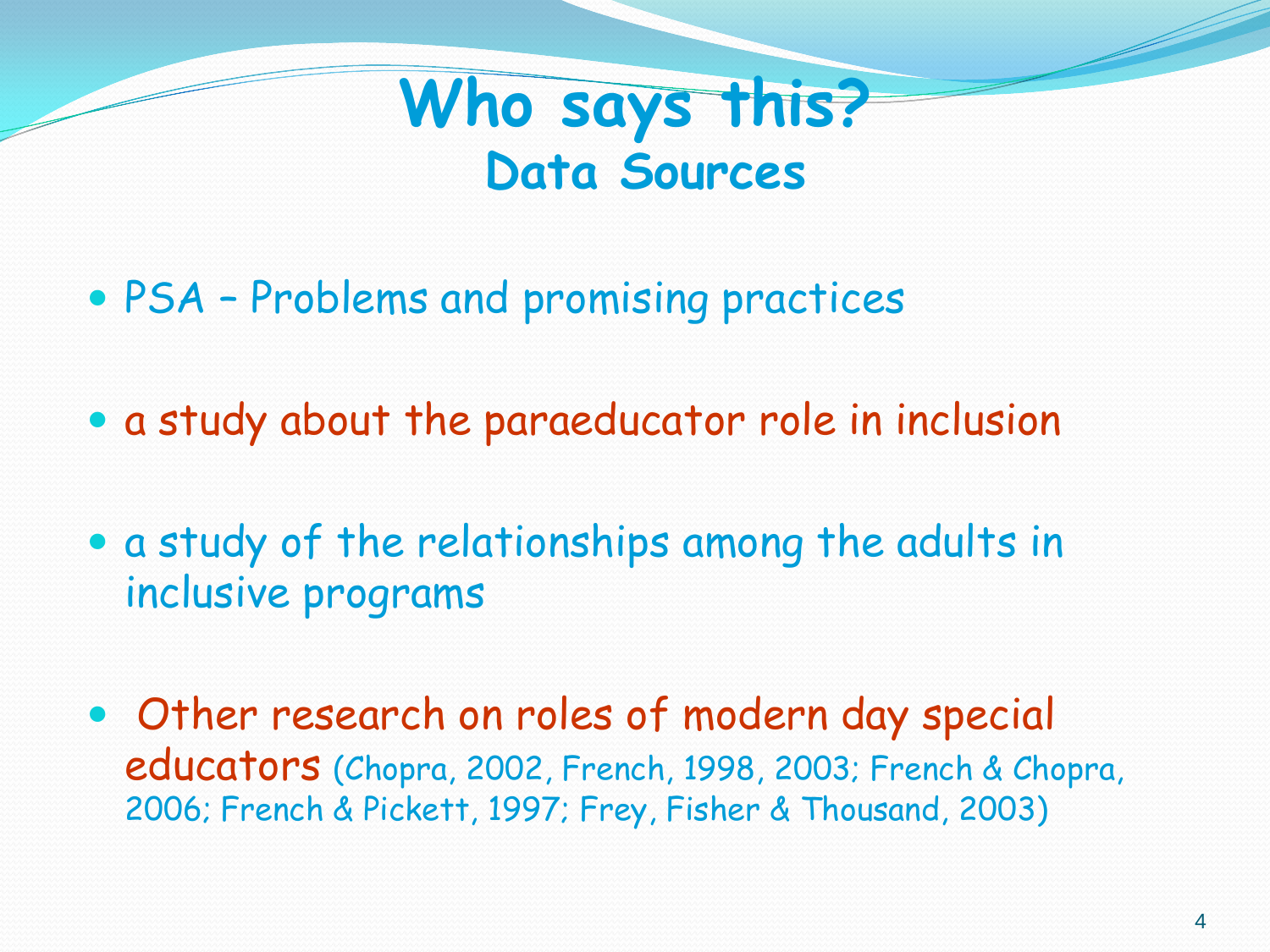#### Stories: Jamie and Dan

- Form groups of 3-4
- Read both stories individually
- Discuss in pairs:

**Who** is more effective as a teacher- Jamie or Dan and **why**?

Share with the group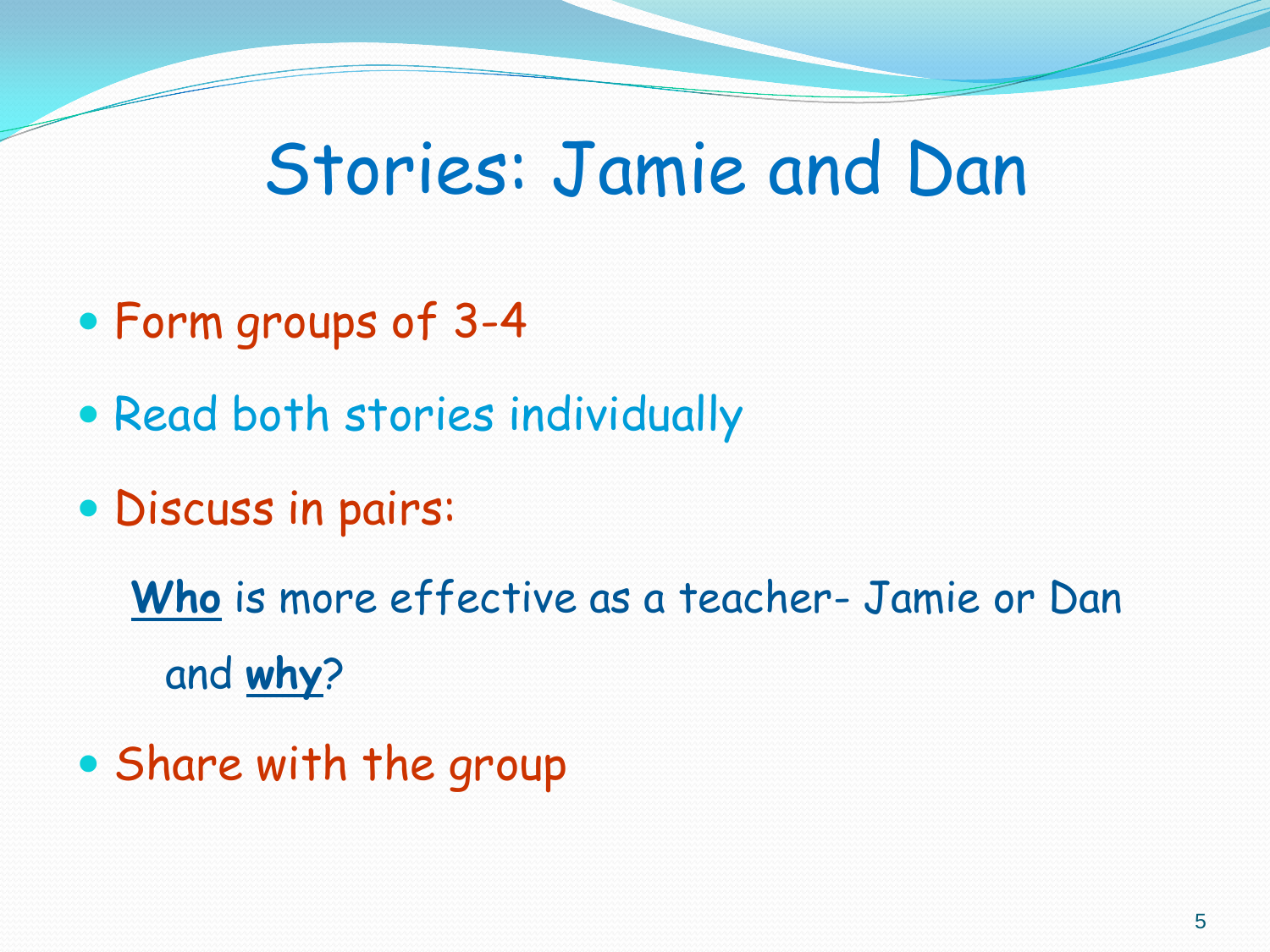# **Jamie's Story**

#### Jamie's definition for successful inclusion:

Successful inclusion is when children with special needs in a regular education classroom, are getting the same opportunities as everybody else, where they have a learning outcome for every single part of their day. It may be the same learning or a modified learning outcome or a totally different learning

outcome.

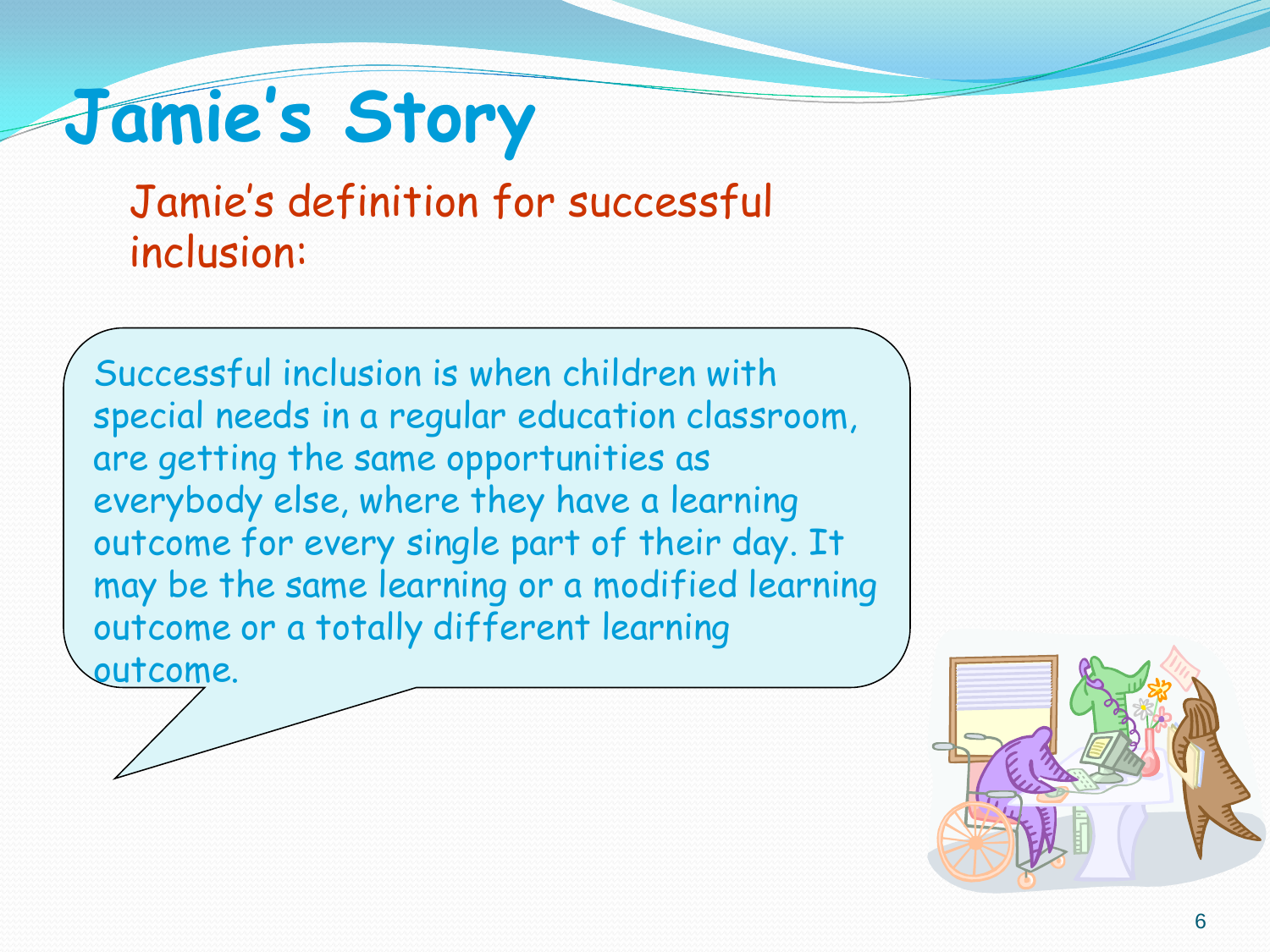# **Jamie's story**

#### Jamie's Motto:

We think as a team. We make decisions as a team and we all implement as a team. Inclusion would not be possible without teamwork.



#### Jamie's Belief:

Communication is vital to teamwork. …Ongoing communication builds trust for teamwork.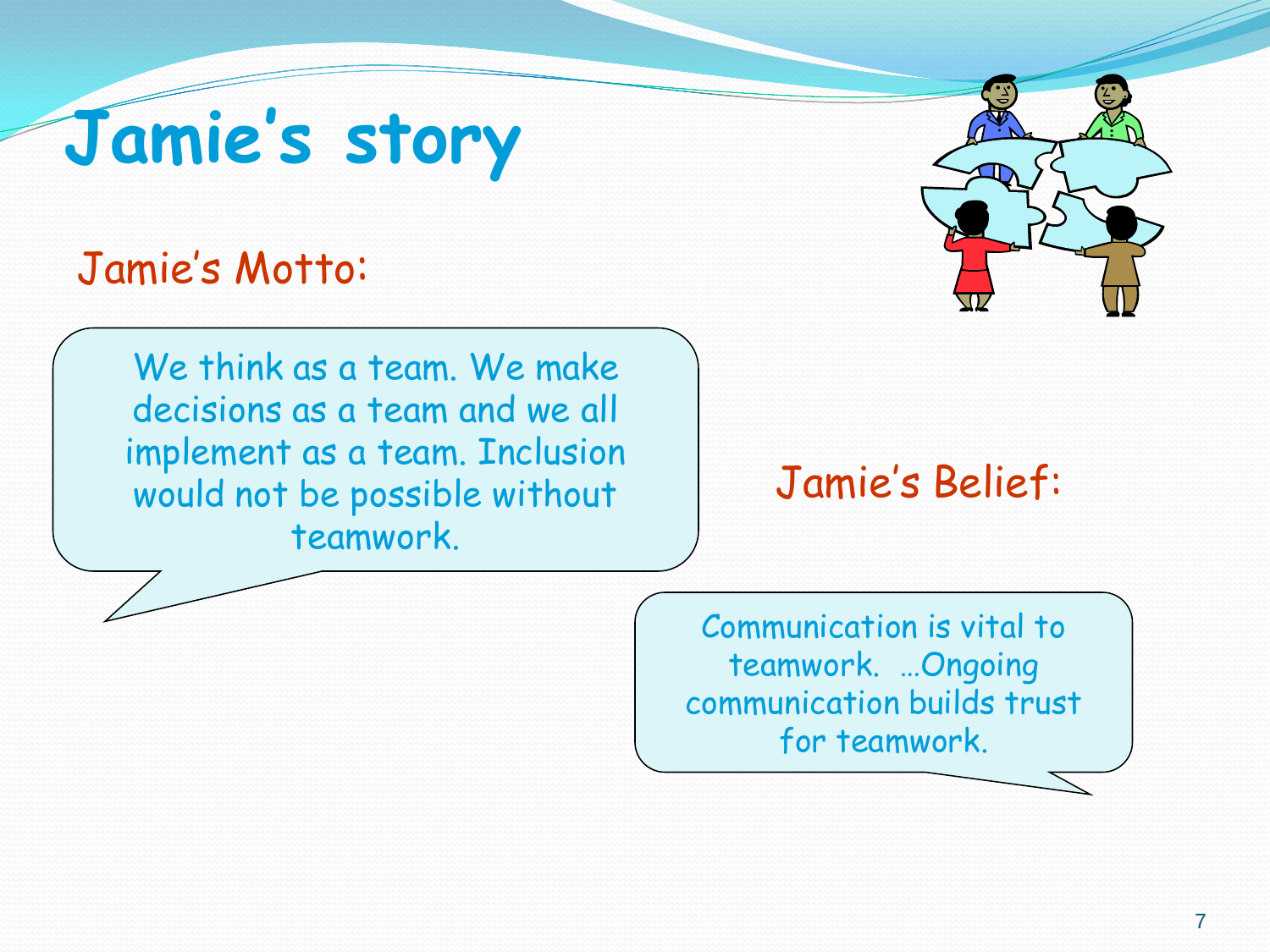**Jamie's story** continued The ultimate result of her leadership

**Every team member felt respected, had a clear understanding of their roles; and students were fully included and well-served**!

The existing team is like a well-run team in the medical field. You have the doctor and the PT and the OT and the nurse and everybody's in sync. You talk about a patient and every discipline gives their input, and when you have a well-run team like that there's nothing better. When every piece of the puzzle is doing what they're supposed to… the patient is getting the best possible care. I feel like that's what we've got right here right now. Everybody's doing what they're supposed to do in their role. - Paremt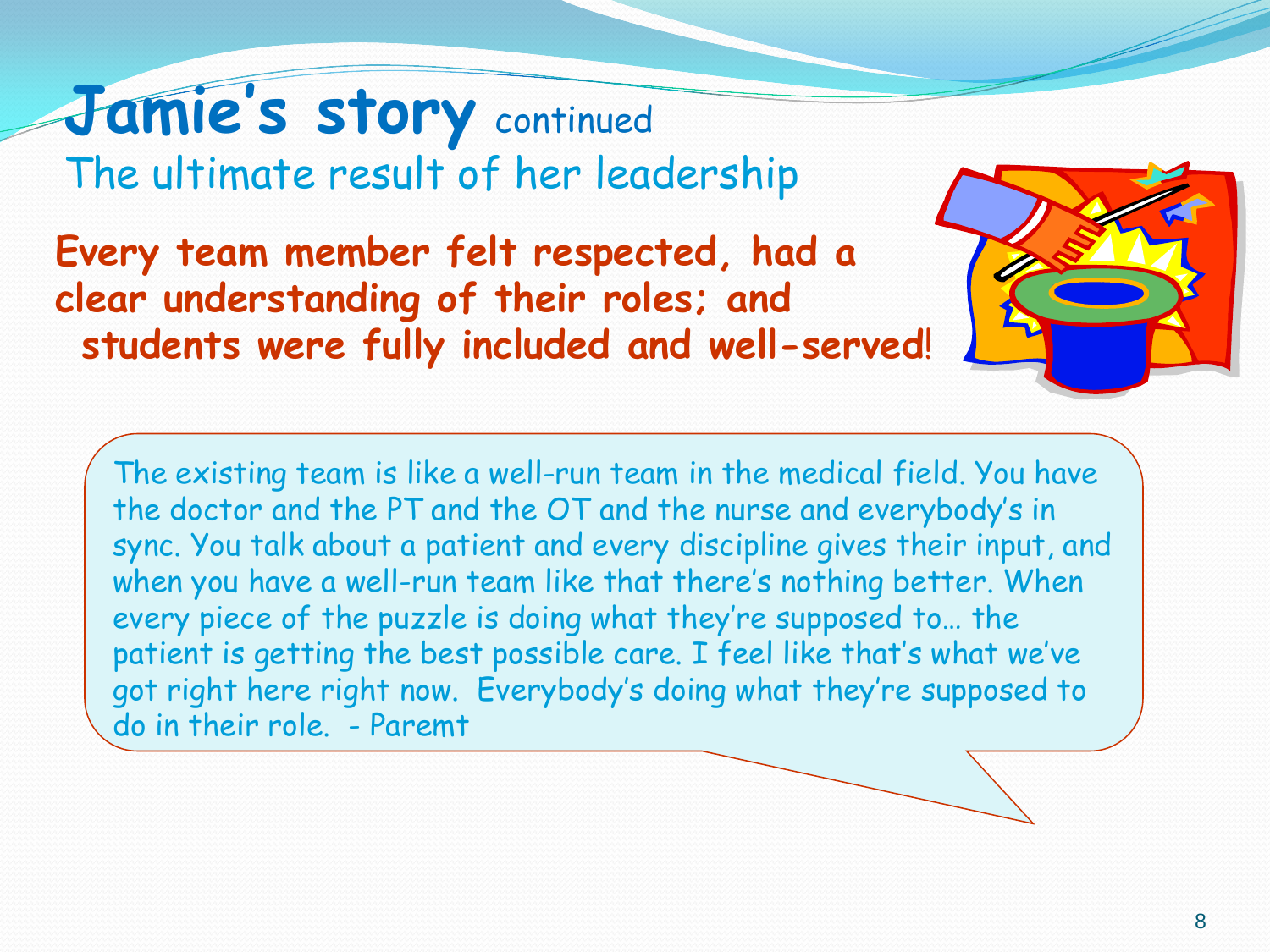# Dan's Story

#### Dan's definition for successful inclusion:

Successful inclusion would be having the student included in the culture of the school, to the maximum what they're capable of, having them in their classroom as much as possible, participating in both social and academic activities.

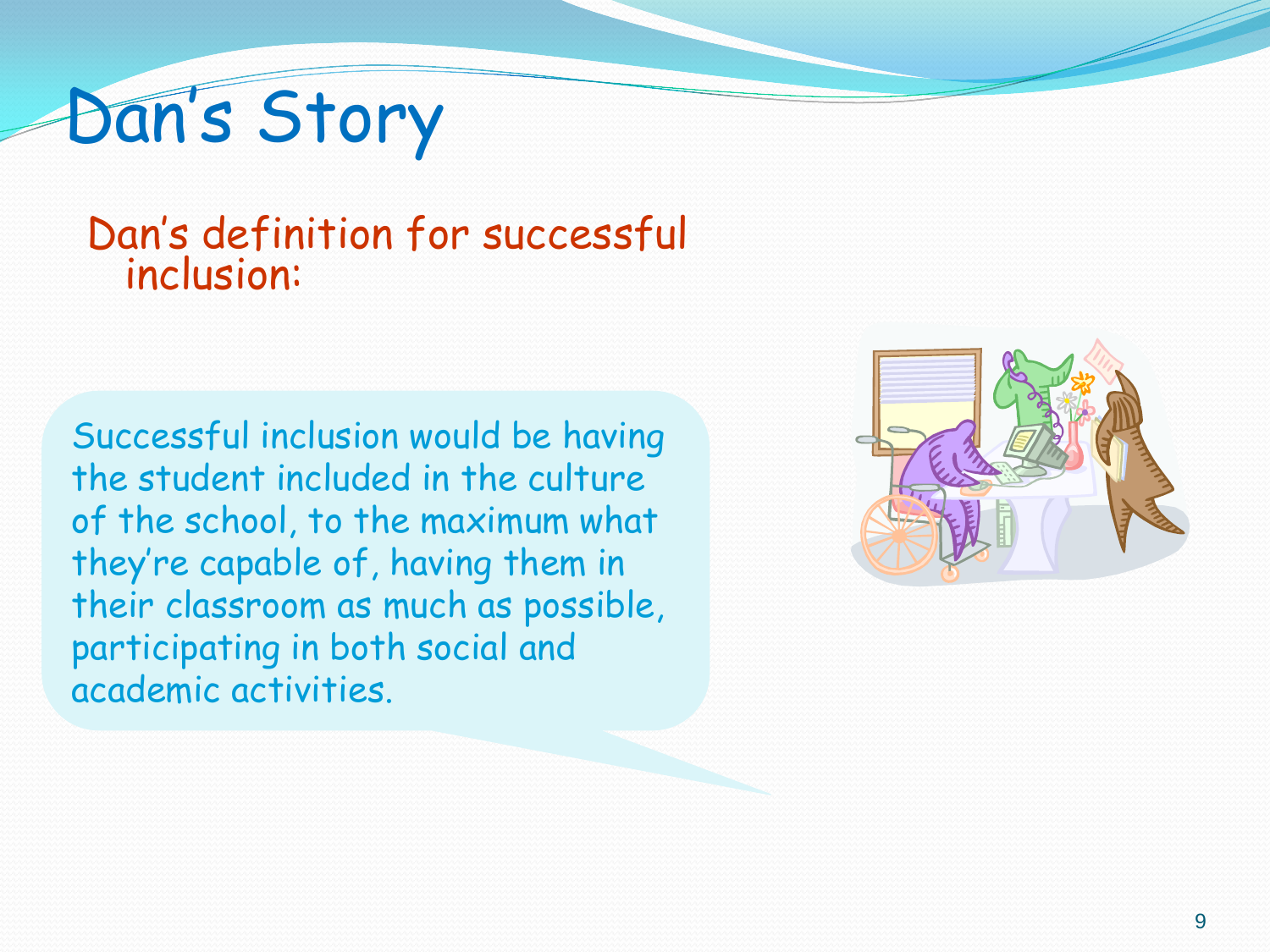# Dan's Story - continued

#### Dan's beliefs:

... To make inclusion happen ….having the teacher {regular education}, the paraeducator, and myself in a joint collaboration, so that all three of those people are involved in both the planning as well as implementing the goals for the student.



It is important to be open to input and willing to hear the other person to come to a mutual agreement.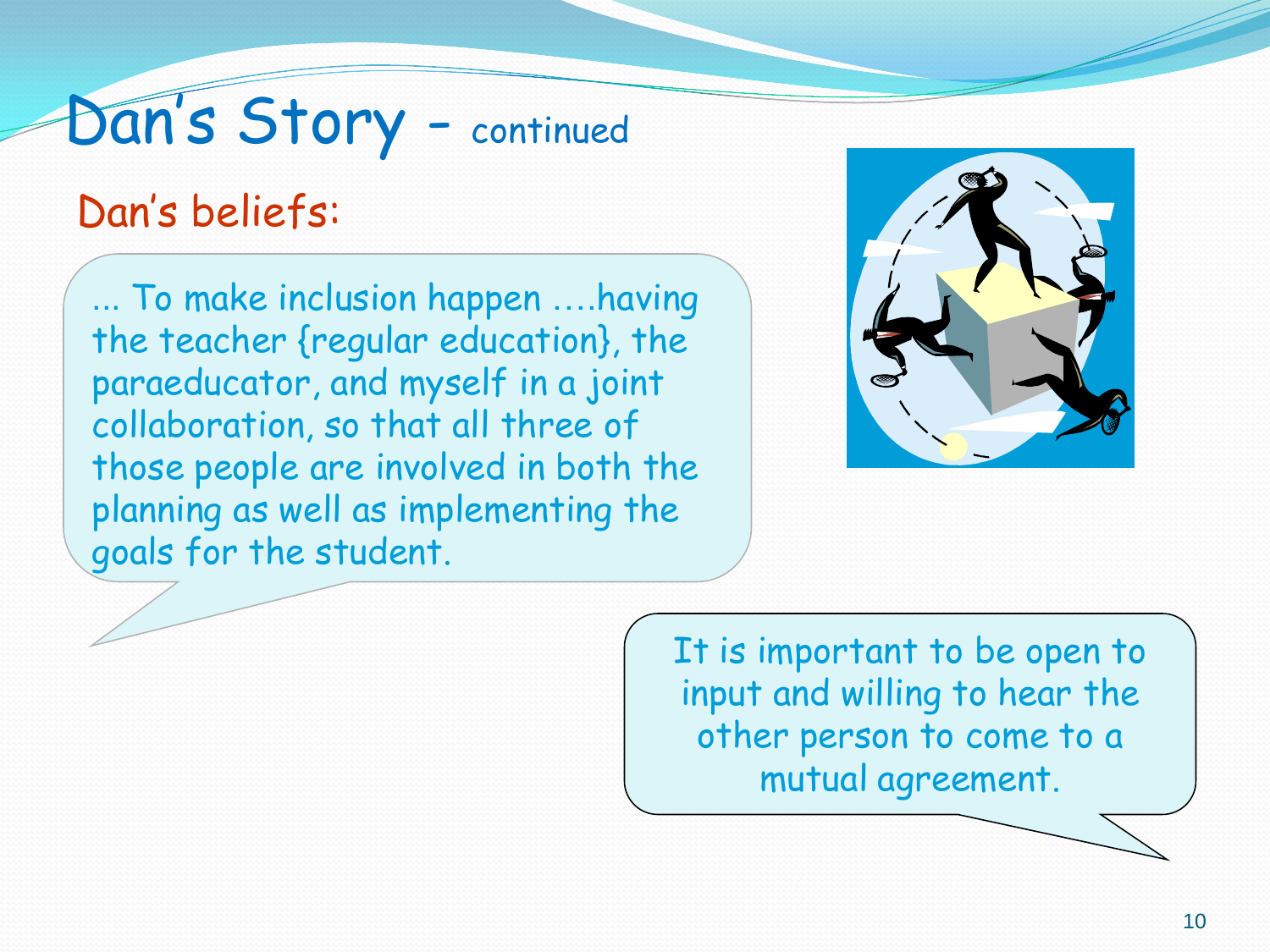### Dan's Story - continued

Fragmented approach to inclusion - a number of well-meaning people who worked more or less in isolation.

**Students spent more time out of the classroom**

It's almost like you have too many people involved. Everyone has their piece and some people don't do their piece… There is a need for one person to coordinate the work of the team so everyone does their part and everything gets done. I often have to call Dan to remind him, to get things done. - parent

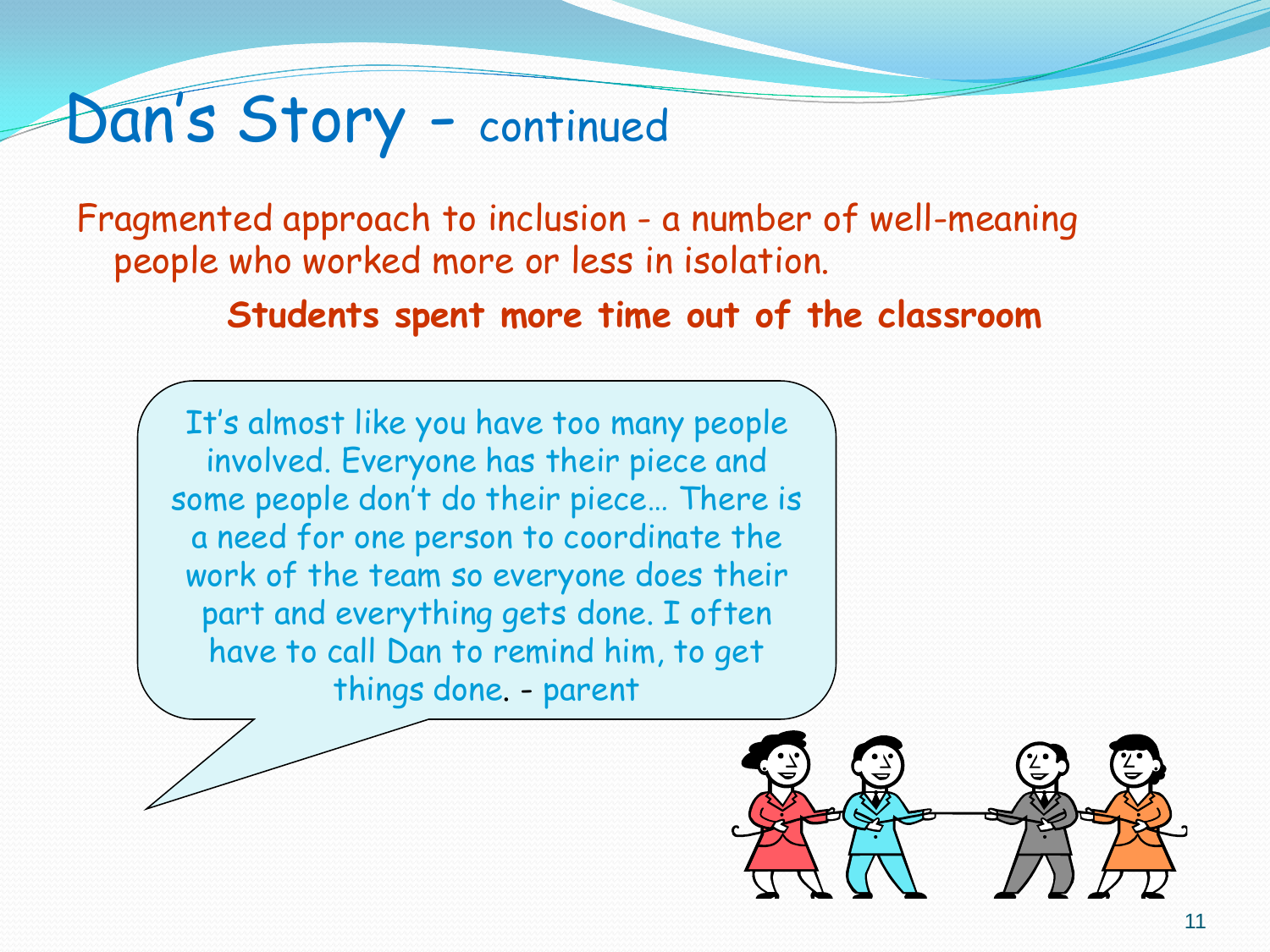## **Executive functions performed by special ed. teachers**

- **Planning**
- **Assessment**
- **Instruction**
- **Collaboration/Consultation with other school professionals**
- **Paraeducator supervision**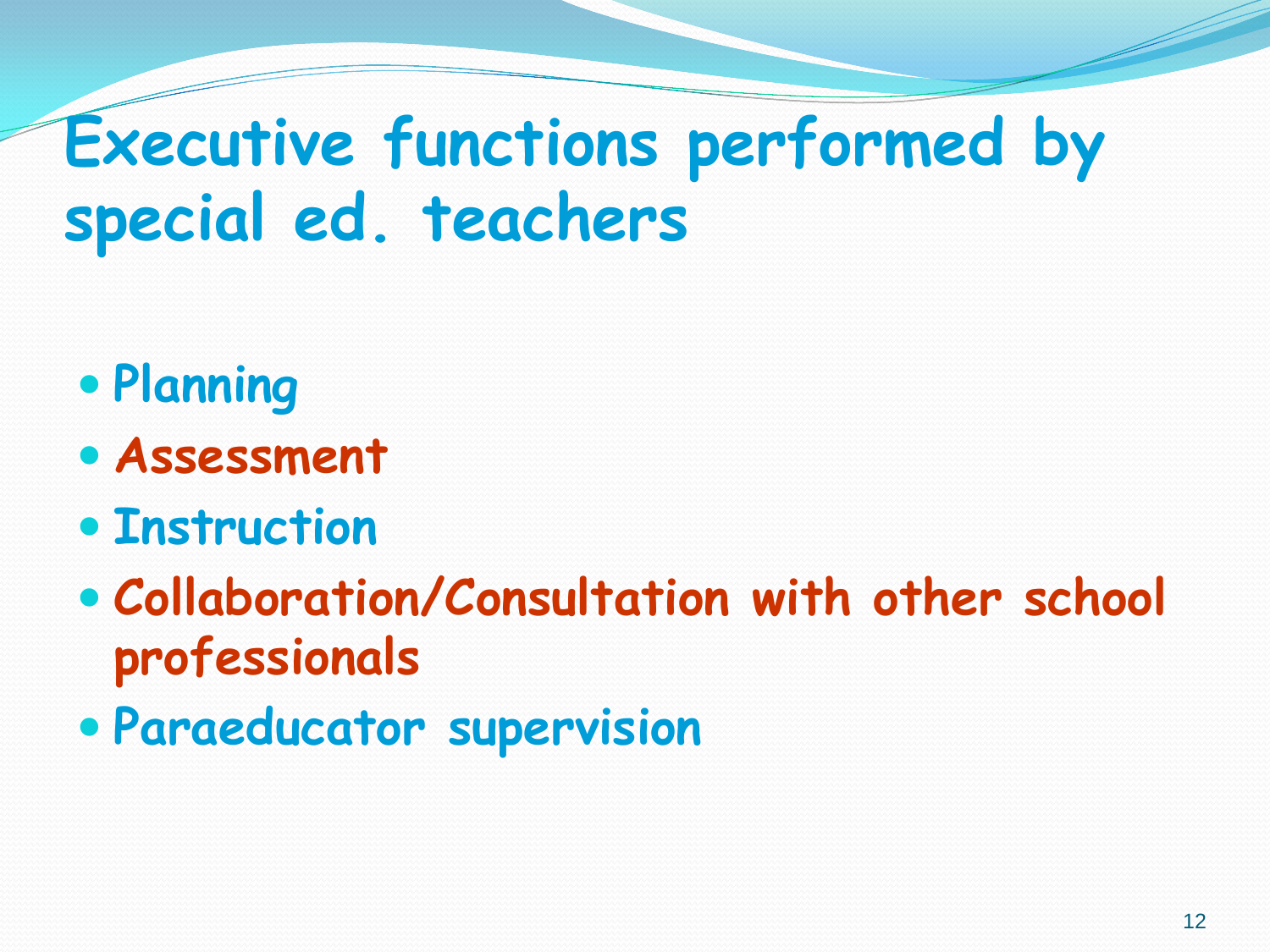# **Function #1: Planning**

- Gather information from classroom teachers
- consider students' IEP goals in light of the curriculum
- 'prescribe' appropriate adaptations
- provide written direction and guidance to paraeducators who carry out the adaptations.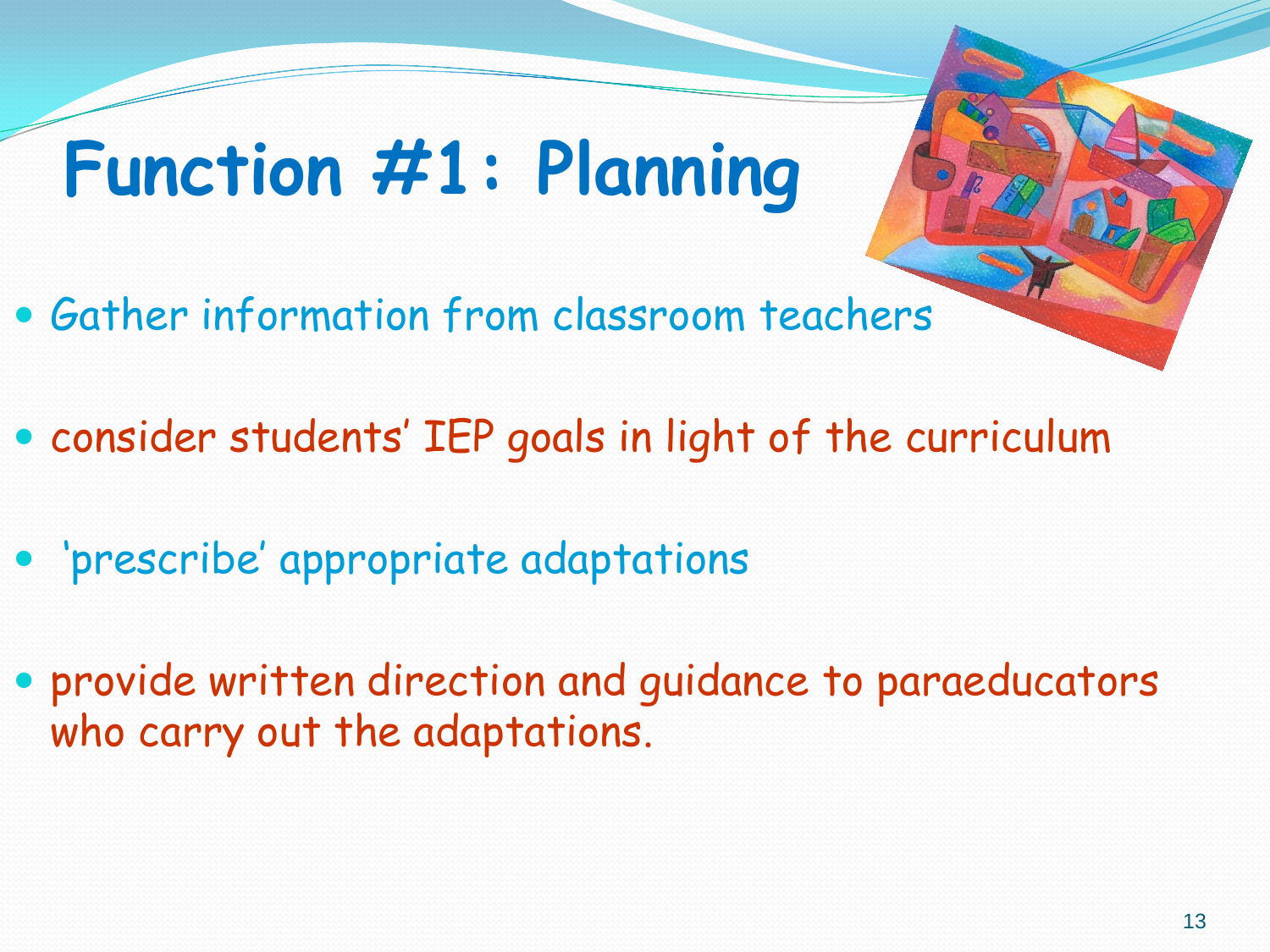## **Function #2 Assessment**

- Dynamic instruction is based on good planning and good planning is based on accurate assessment information (French, 2002)
- Design data collection systems –clearly define what data to collect to monitor student progress toward an IEP goal –
- Charge paraeducator with collecting the prescribed data and giving it back daily.
- Use the data to compare goals and objectives for the student
- Use data to plan adaptations for upcoming classroom activities.
- Use data as the basis for parent communications helping parents stay up to date on their child's progress.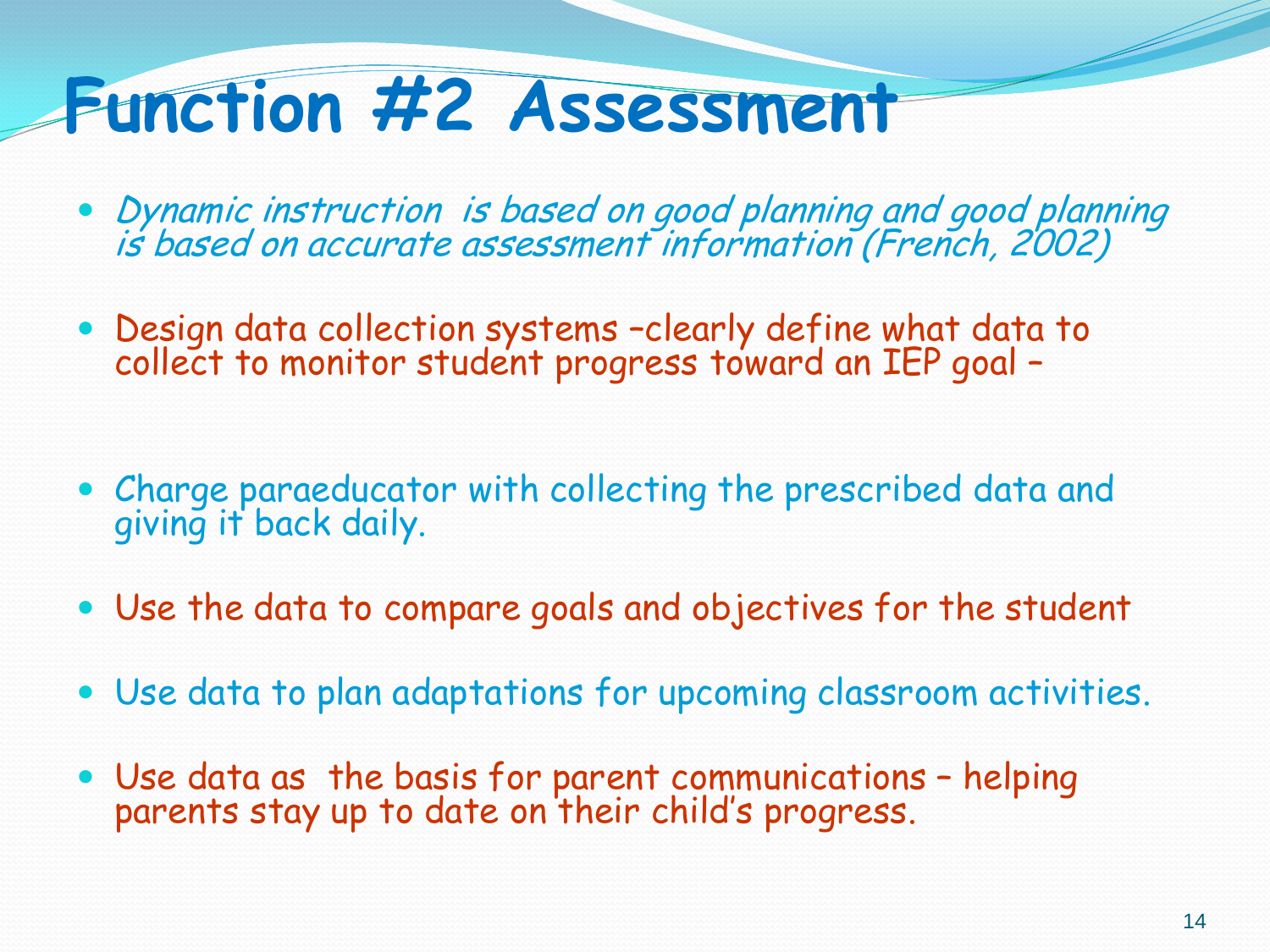### **Function #3: Instruction**

Be immersed in the classroom even when you can not be physically present there all the time

•Meet regularly with classroom teachers & service providers to know what is happening in the classroom

•Collaboratively devise appropriate adaptations

•Guide paraeducators in implementation of written plans with adaptations

•Use your classroom time to work directly with students and assessing how they are doing.

•Use your classroom time to observe paraeducators - note areas needing skill development /commendation and provide feedback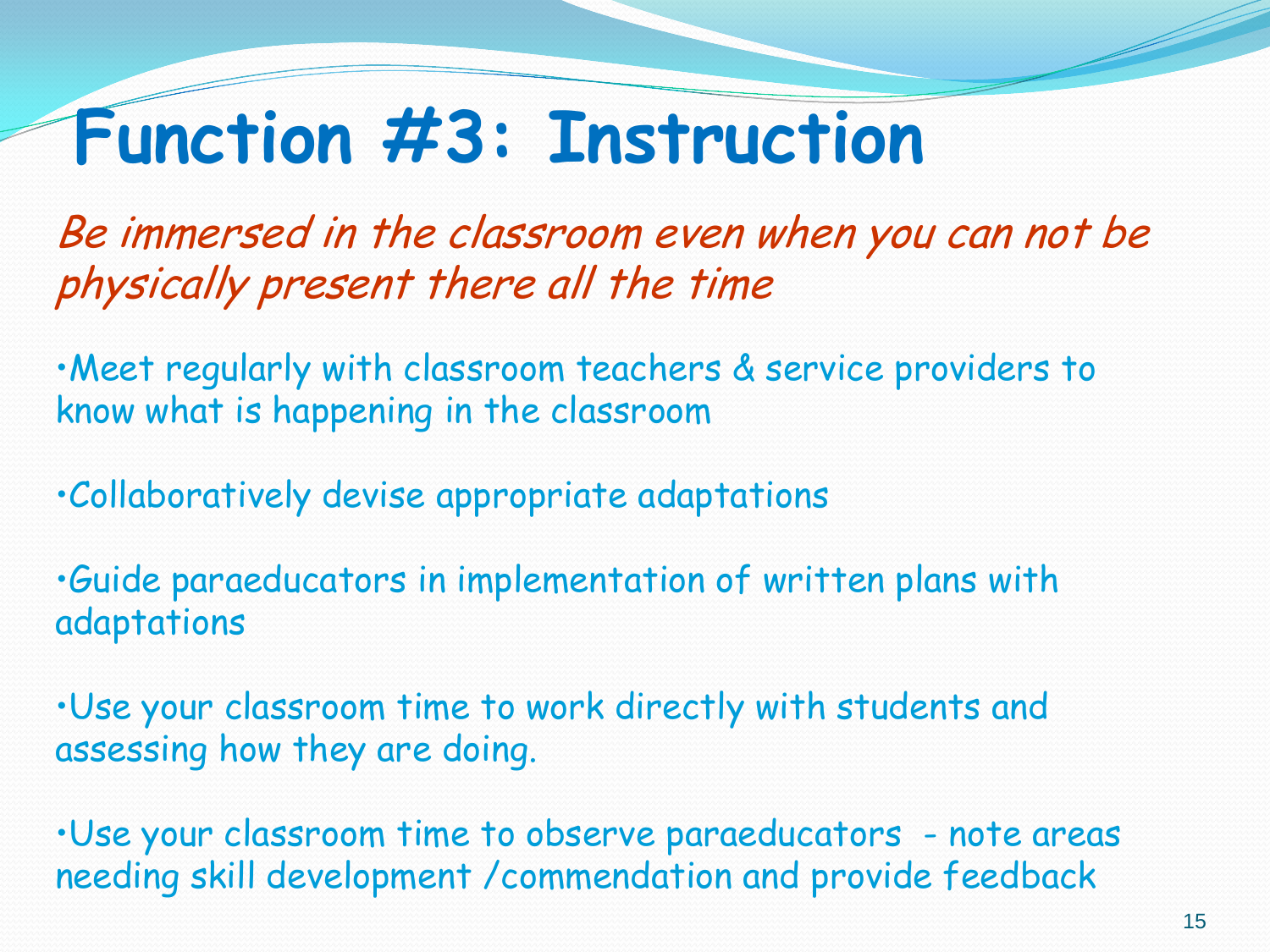### **Function #4: Collaboration with Other team members**

- Ensure effective and organized communication with team members
- Ensure everyone has sufficient information about individualized plans
- Provide adapted and modified materials and techniques to address IEP goals.
- Provide accurate and timely information to parents exchange ideas about collaborative support for the child's education.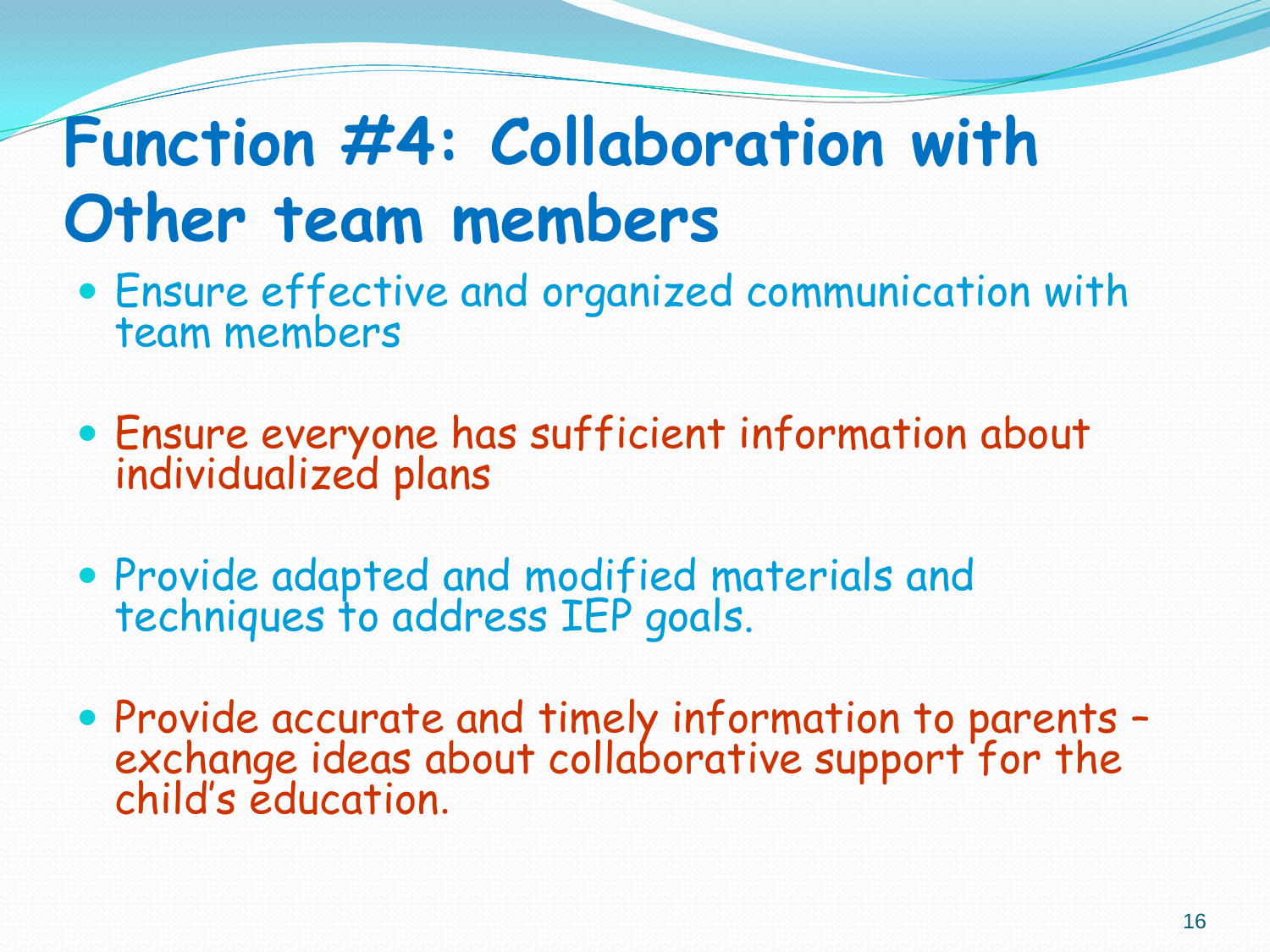# Function #5: Paraeducator Supervision

- Clarify roles and assign tasks based on legal, ethical, and liability considerations
- Hold planning meetings
- Provide written instructional plans -
	- type of activity or lesson,
	- purpose,
	- IEP goals and objectives to be addressed,
	- adapted materials or directions for creating them
	- use of cues, prompts and a data structure for documenting student performance
- direct and monitor the paraeducators' work frequent observations and provide timely, specific feedback
- Provide coaching and on the job training on-the-job training, and provide written plans.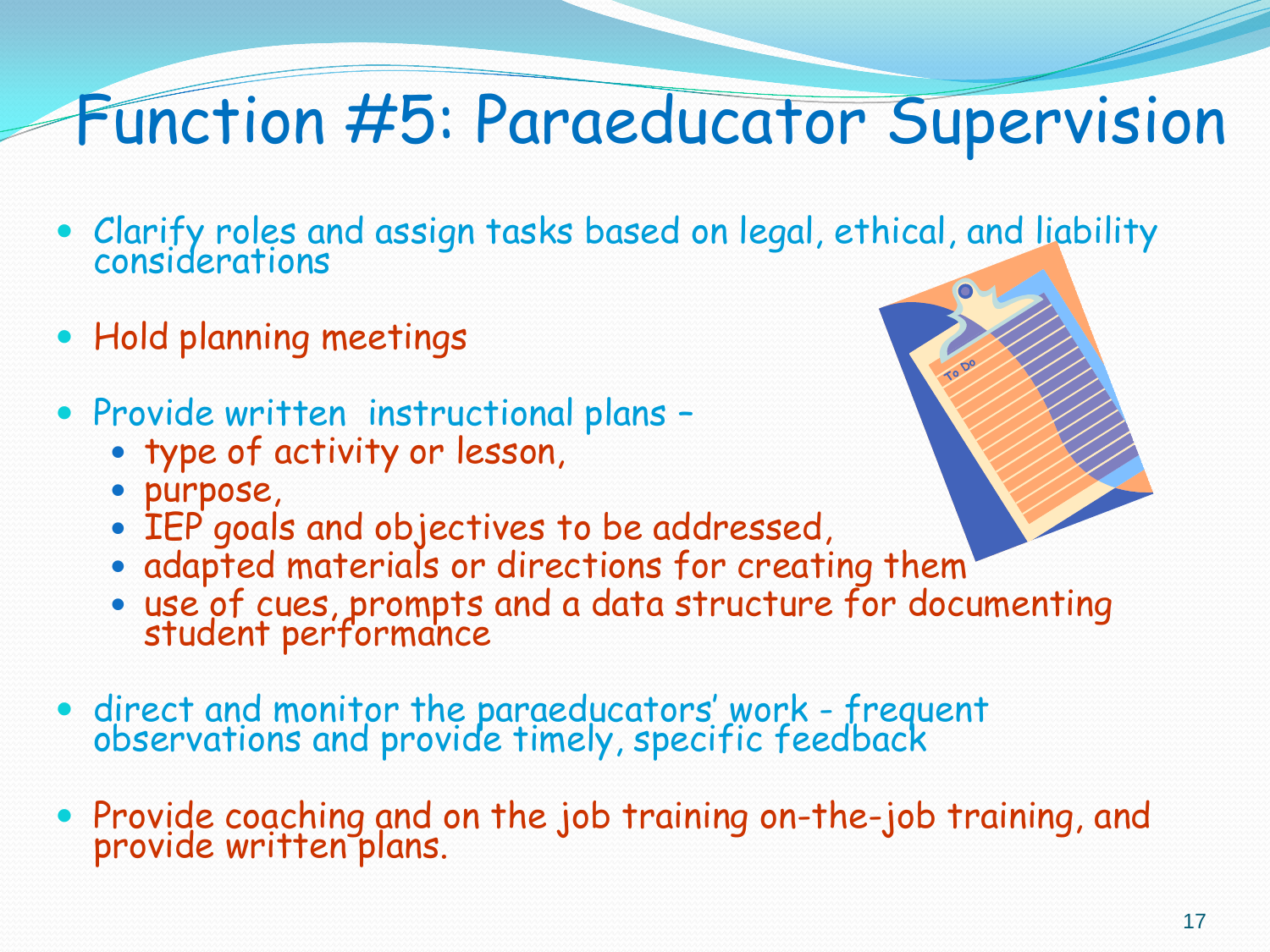# **FINAL NOTE**



The special educator is the leader, the central figure and the determining factor in the success of inclusion.